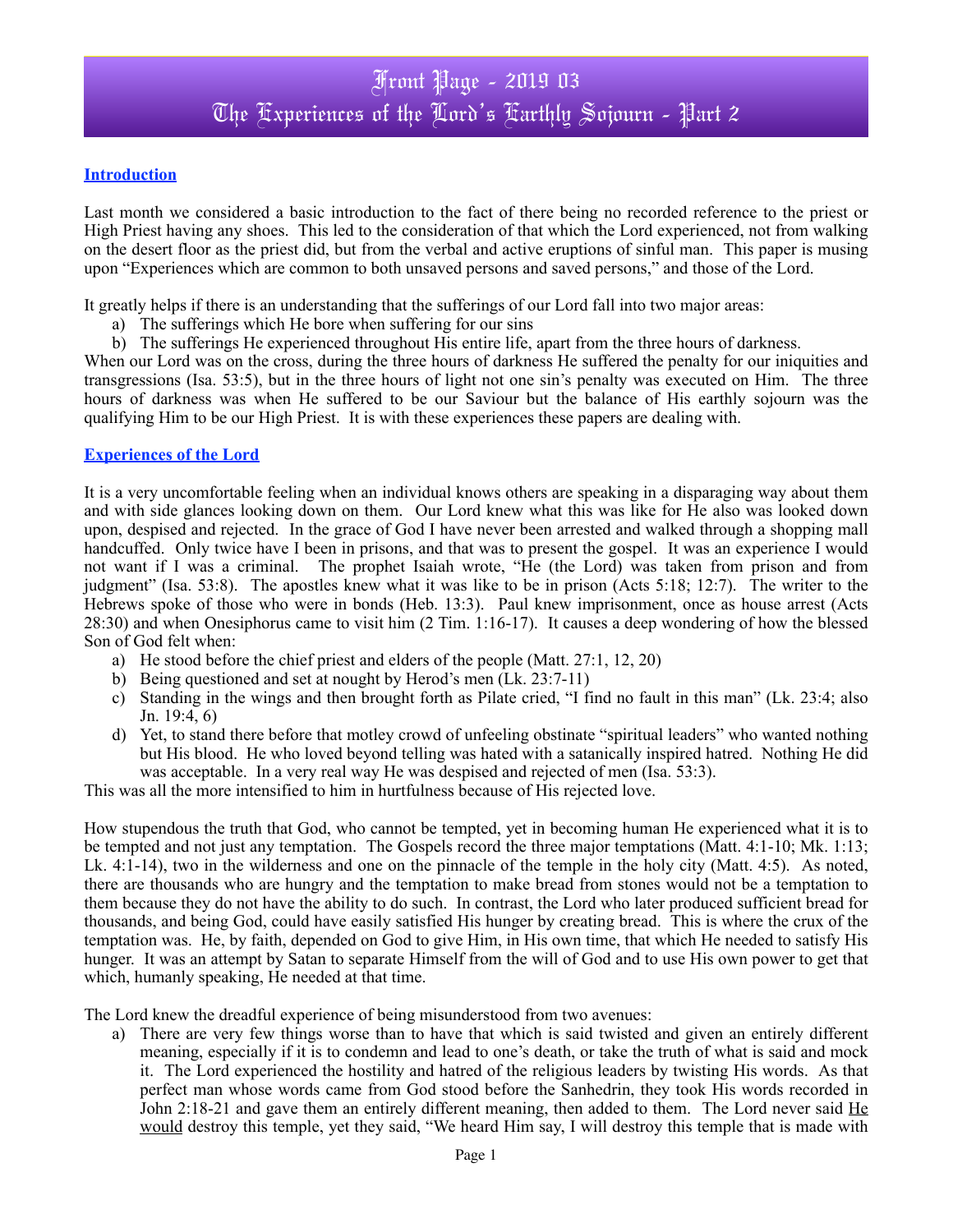## Front Page - 2019 03 The Fxperiences of the Lord's Farthly Sojourn - Part 2

hands, and within three days I will build another made without hands" (Mk. 14:58). Bad enough to put a distorted meaning to what He said but to add words to it was very evil, "yet He opened not His mouth" (Isa. 53:7). Then when on the cross His words were taken wrongly and used to mock the possibility of what He had apparently cried for. The Lord cried, "Eli, Eli, lama sabachthani" (Matt. 27:46). Some of them then said, "This man calleth for Elias" and "Let be, let us see whether Elias will come to save him" (Matt. 27:47, 49). The disciples also misunderstood His words when He told them, "Our friend Lazarus sleepeth" (Jn. 11:11-12) when in fact the Lord was speaking of the death of Lazarus (Jn. 11:13-14).

b) From His disciples and others in their failure to grasp the deeper truths the Lord spoke about, it was important for Him to learn the patience needed in dealing with those who are slow to grasp the matters spoken of. For instance, when at the well the Lord said, "If thou knewest the gift of God, and who it is that saith to thee, Give me to drink; thou wouldest have asked of Him, and He would have given thee living water. The woman saith unto Him, Sir, thou hast nothing to draw with, and the well is deep" (Jn. 4:10-11). The woman failed to understand the Lord spoke of the "Living Water" that only He could give.

Space forbids to go into more detail concerning the experiences of the Lord but the following are some of the ones common to all humanity:

- a) To be utterly lonely (Psa. 88:18; 102:6-7)
- b) To stand at the grave of a loved one (Jn. 11:33-38)
- c) To know no abiding home (Matt. 8:20)
- d) To know what it is to be the object of mockery (Lk. 23:11)
- e) To be silent in the midst of false accusations (Matt. 26:60)
- f) To know what it is to not be wanted (Jn. 1:11; Psa. 69:8, 13; 88:11)

#### **Experiences which are unique to those who live in fellowship and walk with the Lord**

For the child of God who seeks to live life in fellowship with God, there are experiences which the unsaved know nothing about, a fact the Lord knew intellectually. We know it is one thing to know a truth by mere knowledge but quite different to know the same fact by experience. For instance, I know the Arctic is very cold but it is an intellectual knowledge. However, if I were to go there and upon getting off the aircraft I would quickly realize it's freezing cold. No longer an intellectual head knowledge but I know that coldness by experience and now able to feel for others who are going there. Because the Lord has experienced my world, He knows what I feel and succors me in the affliction. The Lord knew that many saints would be humiliated and mocked and He knew the cruelty of humiliation. However, the Lord could never be humbled for pride was not in His character. He knew nothing of the pride of:

- a) Birth: "Nathanael said unto him, Can there any good thing come out of Nazareth?" (Jn. 1:46)
- b) Wealth: "Foxes have holes, and birds of the air have nests; but the Son of man hath not where to lay his head" (Lk. 9:58)
- c) Reputation: For He said, "Blessed is he, whosoever shall not be offended in me" (Lk. 7:23)
- d) Superiority: For He said, "I am among you as he that serveth" (Lk. 22:27)
- e) Ability: For He said, "I can of mine own self do nothing . . . . I seek not mine own will, but the will of the Father which hath sent me" (Jn. 5:30)
- f) Pride: It was a major problem in Laodicea (Rev. 3:17)

The Lord knew what it was to have those whom He loved virtually blaming Him or opposing the will of God for Him. When Lazarus died his sisters sent for Him, fully expecting Him to come with all haste for He loved them (Jn. 11:3, 36). The Lord waited and when He did arrive, Martha said unto Him, "Lord, if Thou hadst been here, my brother had not died" (Jn. 11:21). Then Mary said the same words (Jn. 11:32). How that must have hurt the Lord. Again there came that point of time when the Lord told the disciples that He "must go unto Jerusalem, and suffer . . . and be killed, and be raised again the third day." The rebuking response of Peter was, "Be it far from thee, Lord: this shall not be unto thee" (Matt. 16:21-22). Peter, in his love and zeal for the Lord, was in ignorance standing against the will and purpose of God. Sometimes in life we find the will of God quite different to our